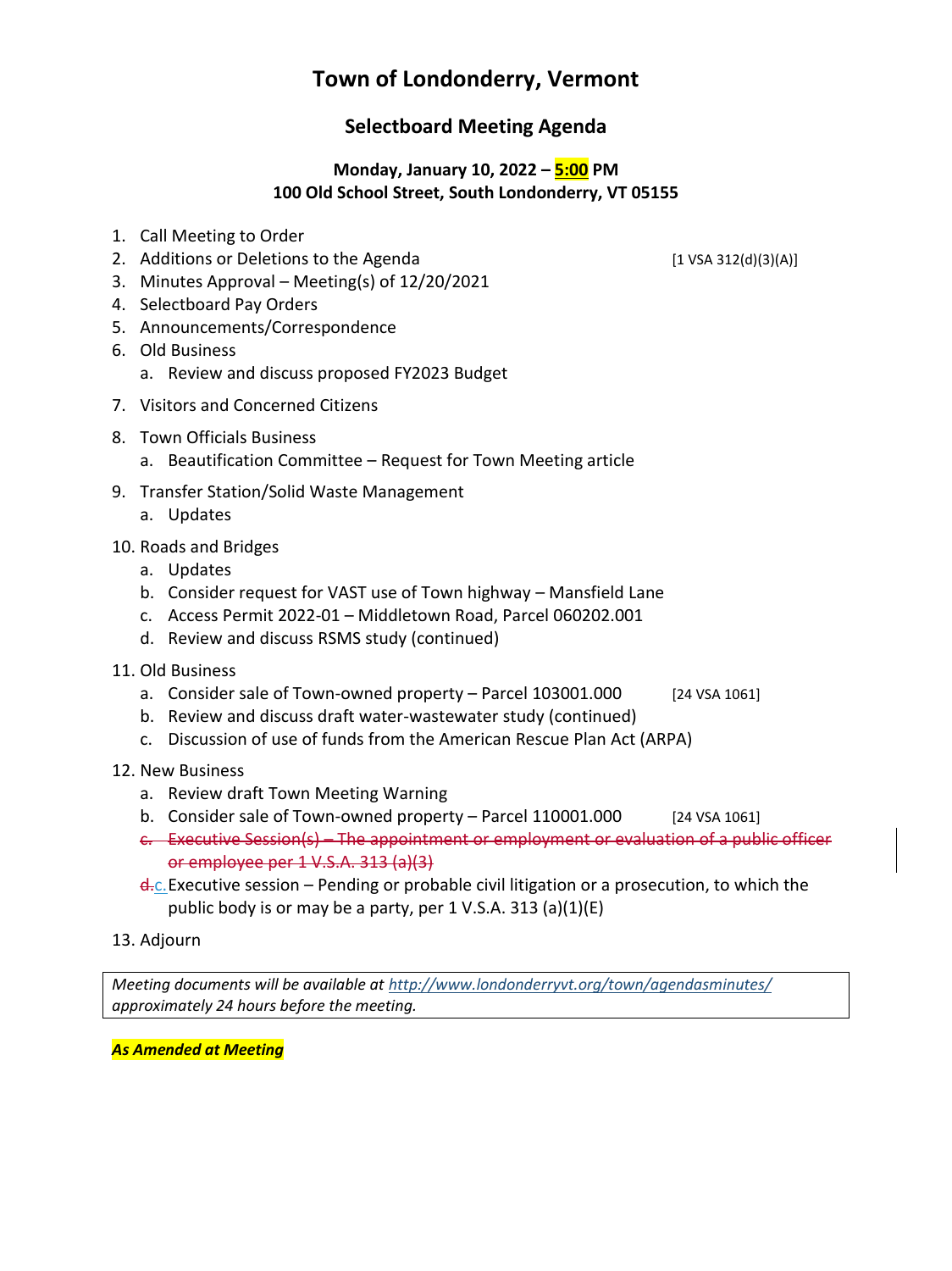### **Town of Londonderry, Vermont Selectboard Meeting Minutes Monday, January 10, 2022 Twitchell Building - 100 Old School Street, South Londonderry, VT**

**Board Members Present:** Thomas Cavanagh, Vincent Annunziata, Taylor Prouty, Melissa Brown and James Fleming. All but Cavanagh attended remotely via Zoom meeting software in conformance with 1 VSA 312(a)(2).

#### **Board Members Absent:** None.

**Others in Attendance:** Town Officials - Town Administrator Shane O'Keefe, Town Treasurer Tina Labeau\*, Town Clerk Kelly Pajala\*, Beautification Committee members Barbara Wells, Martha Dale, Pam Abraham\* and Bonnie Johnson\*. Others -Resident Kevin Beattie\*, Chester Snowmobile Club member Lewis Lettenberger\*, and Bruce Frauman (GNAT). (\*attended remotely)

#### **1. Call meeting to order**

Tom Cavanagh called the meeting to order at 5:08 PM.

#### **2. Additions or deletions to the agenda [1 VSA 312(d)(3)(A)]**

*Taylor Prouty moved to delete from the New Business part of the agenda, the executive session on employee evaluations, seconded by Vincent Annunziata. The motion passed unanimously.* 

#### **3. Minutes Approval - Meeting(s) of 12/20/2021**

*Taylor Prouty moved to approve the minutes of the Selectboard meeting of December 20, 2021, seconded by Jim Fleming. The motion passed unanimously.* 

#### **4. Selectboard Pay Orders**

*Vincent Annunziata moved to approve the pay orders for payroll and accounts payable, seconded by Jim Fleming. The motion passed unanimously.* 

It was agreed to hold off on Announcements & Correspondence until after the budget review.

### **5. Old Business**

### **a. Review and discuss proposed FY2023 Budget**

Tina Labeau went over the proposed budget line-by-line with the Board, first covering revenue and then expenditures, and noted that the budget does not reflect a significant overall change from this year. There were questions back and forth on various budget lines. Melissa Brown inquired about the FY2022 budget being very lean compared to some parts of the proposed budget and it was noted by Labeau that this was due in part to pandemic conditions.

O'Keefe questioned whether reserve fund revenues and expenses should be reflected in the budget. He and Labeau will further discuss this.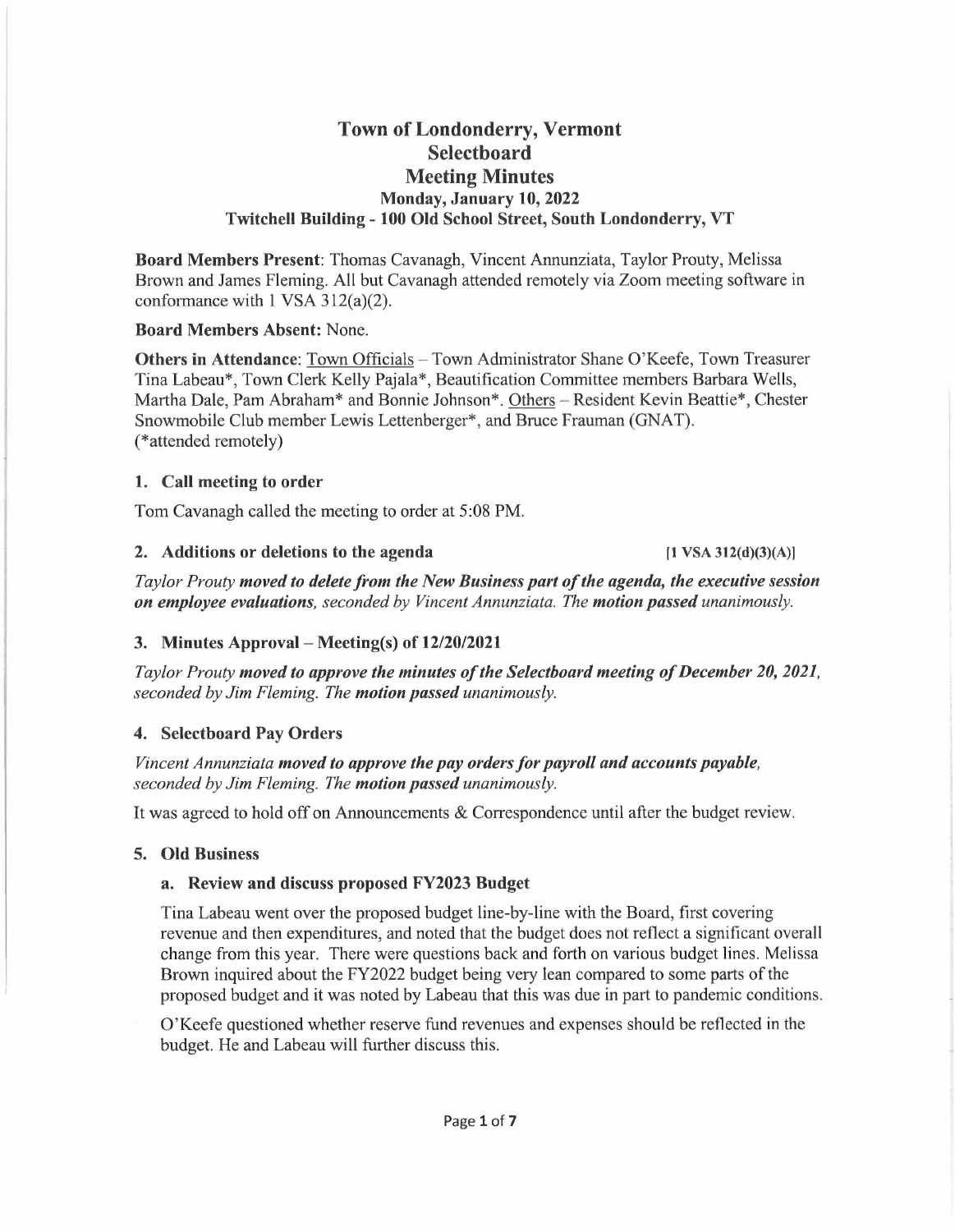Revenue highlights are as follows:

- Transfer Station revenues are up from other towns to reflect the increases expenses.
- Expenses from law enforcement is increased due to actual revenues.
- A new revenue line for solar array rents is pegged at \$6,000.

Expense highlights are as follows:

- The salaries for the Town Treasurer and Town Clerk reflect 5% increases, and the budget reflects 5% increases for all other Town employees. Labeau mentioned that previous years' increases were 2%. O'Keefe noted that any salary adjustments for him, the Zoning Administrator and the Town Assessor area waiting annual performance evaluations.
- Health insurance costs are down overall.
- Election expenses are up due to national elections later in the year.
- New GIS mapping will be paid through both the Listers and Zoning offices.
- The Planning Commission recommended the hiring of an administrative assistant.
- O'Keefe suggested that the Board consider funding a position for an individual to take minutes for various boards and commissions.
- ~ In general, fuels and utilities are increased due to trends.
- Contracted trash hauling at the Transfer Station is budgeted to increase from \$195,000 to \$225,000, or 15.4%. Contracted organics recycling cost increases 110%, hauling of recyclables increases 74%, and hazardous waste/electronics contracting increases by 48%.
- There is an ongoing PFAS sampling requirement at the former septage fields that is budgeted at \$5,000, an amount that O'Keefe will confirm.
- The Parks Board looks to contract out all of its mowing at Memorial, Pingree, Williams and Buxton Park, instead of relying on the Highway Department. Only Memorial Park was contracted out this past year.
- Parks infrastructure expenses are increased to address resurfacing the basketball court, to include pickleball lines.
- Debt service shows a 6% decrease.
- Paving is removed from the highway budget and instead will be handled through the new reserve fund.
- Gravel is moved to winter highway operations.
- The budget for tires and tire chains are increased due to planning and readiness needs.
- Salt and sand budgets are increased due to usage and pricing.

The first review budget indicates a budget decrease of  $.31\%$ , with the amount to be raised by taxes decreasing by 7.33%.

Labeau thanked everyone who helped to develop the budget. Board members thanked her for a great job putting it all together.

# **6. Announcements/Correspondence**

Shane O'Keefe noted that Board members not physically in attendance should come by in the coming days to sign documents as necessary. He mentioned that the Town had heard from the Windham Regional Commission that the application for funding of \$5,500 for a plate compactor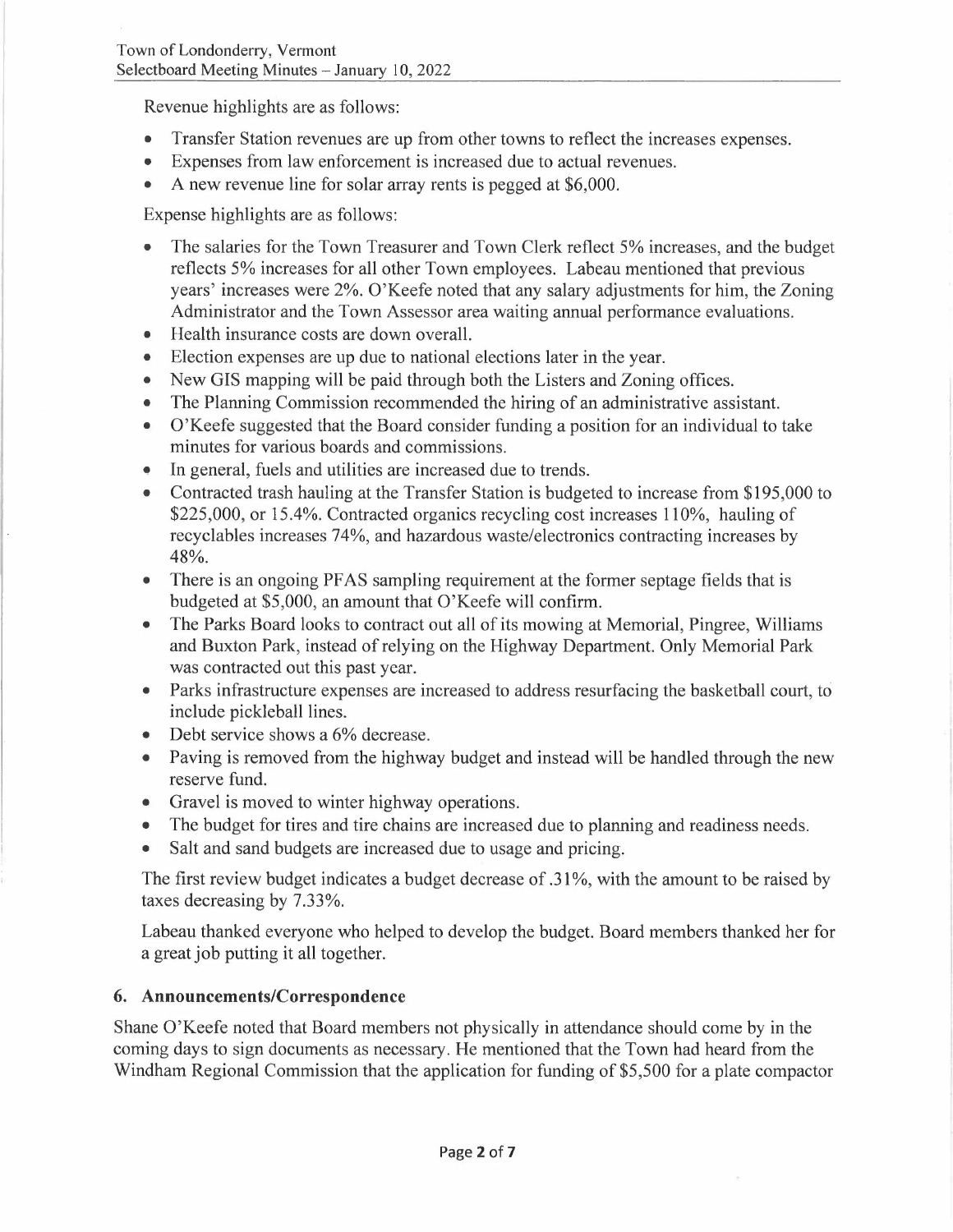for the Highway Department wasn't approved, as there was a limited amount of money and demand exceeded supply.

O'Keefe noted correspondence included in the Board's meeting packet was as follows:

- A 12/17/2021 email from Zoning Administrator Will Goodwin regarding access permits on class IV roads and changes proposed under the new draft Zoning Bylaw.
- A 12/20/2021 application and acknowledgement related to an amendment to the Town's Municipal Roads General Permit, which is now pending.
- The equalization study results for 2021 from the Vermont Division of Property Valuation and Review, which again show acceptable figures for the Town's Common Level of Appraisal and Coefficient of Dispersion.
- Regarding the proposed solar array at the former septage fields, an information request dated 1/5/2022 from the Vermont Public Utilities Commission of Green Lantern Solar regarding location of utility poles and inverters to elsewhere on the property
- Several documents, including a scheduling hearing notice for tomorrow, a motion and proposed stipulation regarding the tax deeding case of Contos vs. the Town of Londonderry. He mentioned that he would be signing off tomorrow on the Town's response to interrogatories and requests to produce.

# **7. Visitors and Concerned Citizens**

None.

### **8. Town Officials Business**

# **a. Beautification Committee - Request for Town Meeting article**

Bonnie Johnson responded to questions previously raised by the Board by responding as follows:

- Overall project gross cost is \$13,680, and with \$3,000 already raised through donation there is only a need for \$10,680 from the Voters.
- Fundraising is no longer going on.
- Approvals allowing the signs by property owners in 1999 were through "agreements to convey by donation", and not easements.

She noted that all four property owners have been approached, and that two of the property owners were the same as that in 1999 and two were newer owners. Three have provided letters of support and the fourth verbal support ,but no formal approvals are in place.

Johnson stated that she had been in contact with VTrans and the signs are in compliance with State requirements. She asked the Board for guidance on next steps.

O'Keefe mentioned that the Town Attorney has determined that the previous agreements constituted revocable consent agreements which do not run with the land. He suggested that the Board needs to decide whether revocable consent agreements constitute sufficient site control for the project, and while easements ae preferred, revocable consent agreements can work for the Town and are easier to secure from property owners.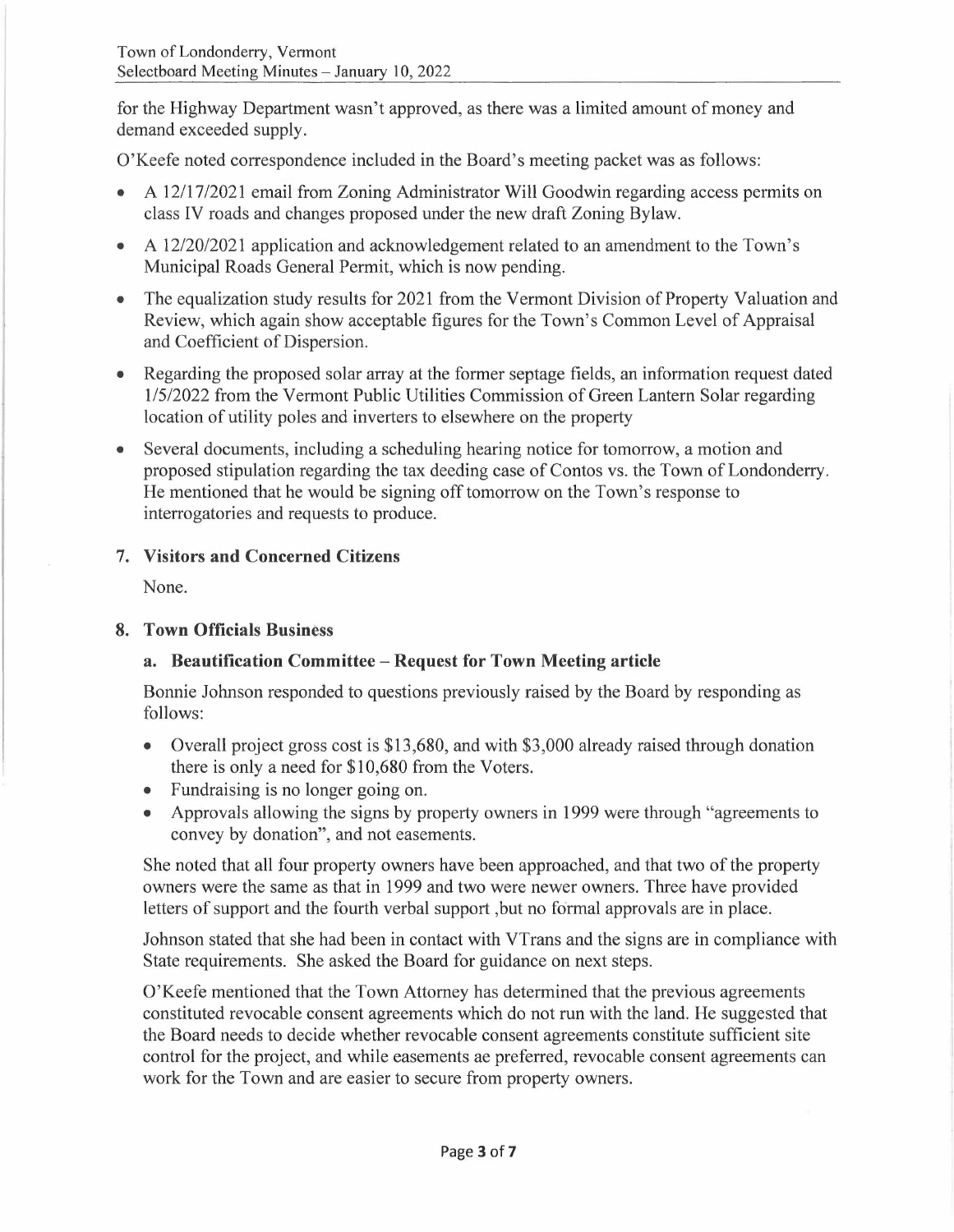Board members expressed support for acceptance of revocable consent agreements. O'Keefe suggested that the Town Attorney could review the previous agreements and determine if the same or a different document should be used. He will work with the Town Attorney on this and report back to the Board.

The matter of whether permits were required for the redesigned signs was raised and O'Keefe suggested that the Beautification Committee should work with Zoning Administrator Will Goodwin on this. Beautification Committee members stated that they would follow up on this, And they inquired as to whether the Town Road Crew could assist with installation of the signs to keep down the overall project cost.

The draft warning already contains the following article, which would be revised to include the revised dollar figures: "Shall the Town vote to raise and appropriate a sum of \$11,680, which will match \$2,000 of private funds raised by the Beautification Committee, to fund the fabrication and installation of four new "Welcome to Londonderry" signs?"

Cavanagh suggested that the Beautification be sure to attend the Town Meeting to speak to this request. The Committee members left the meeting at 6:24 PM.

# **9. Transfer Station/Solid Waste Management**

### **a. Updates**

Cavanagh mentioned that 2022 permits are available for sale. Labeau mentioned that in addition to on-line purchases the windows at the Town Office would be available for inperson purchases. It was noted that there are no applications for the part-time Sunday position.

### **10. Roads and Bridges**

# **a. Updates**

Taylor Prouty noted the following usage for the month of December 2021:

| $Salt - 472$ tons | Sand $-1,172$ yards |
|-------------------|---------------------|
|                   |                     |

Fuel (gallons): Vehicles  $-1,469.9$ , Town Office Generator  $- 0$ , Transfer Station  $- 0$ 

# **b. Consider request for VAST use of Town highway- Mansfield Lane**

On behalf of the Chester Snowmobile Club, Lewis Lettenberger presented the Club's request to use a 1/10 mile portion of Mansfield Lane for snowmobile use to allow for a connection to a new dead end spur trail from Lowell Lake Road to the new restaurant, the Revival Kitchen. The use would be similar to Lowell Lake Road, and would include trail grooming approximately once or twice per week.

Prouty as Road Commissioner noted that this section of the road is narrow and steep, and requested that grooming not reduce the width of the roadway. He expressed support for the proposal and noted that because the VAST approval is granted annually, the Town can monitor this for future.

Mansfield Lane property owner Kevin Beattie stated that he had no problem with the proposal there appear to be no safety issues and in fact it would make for a better situation.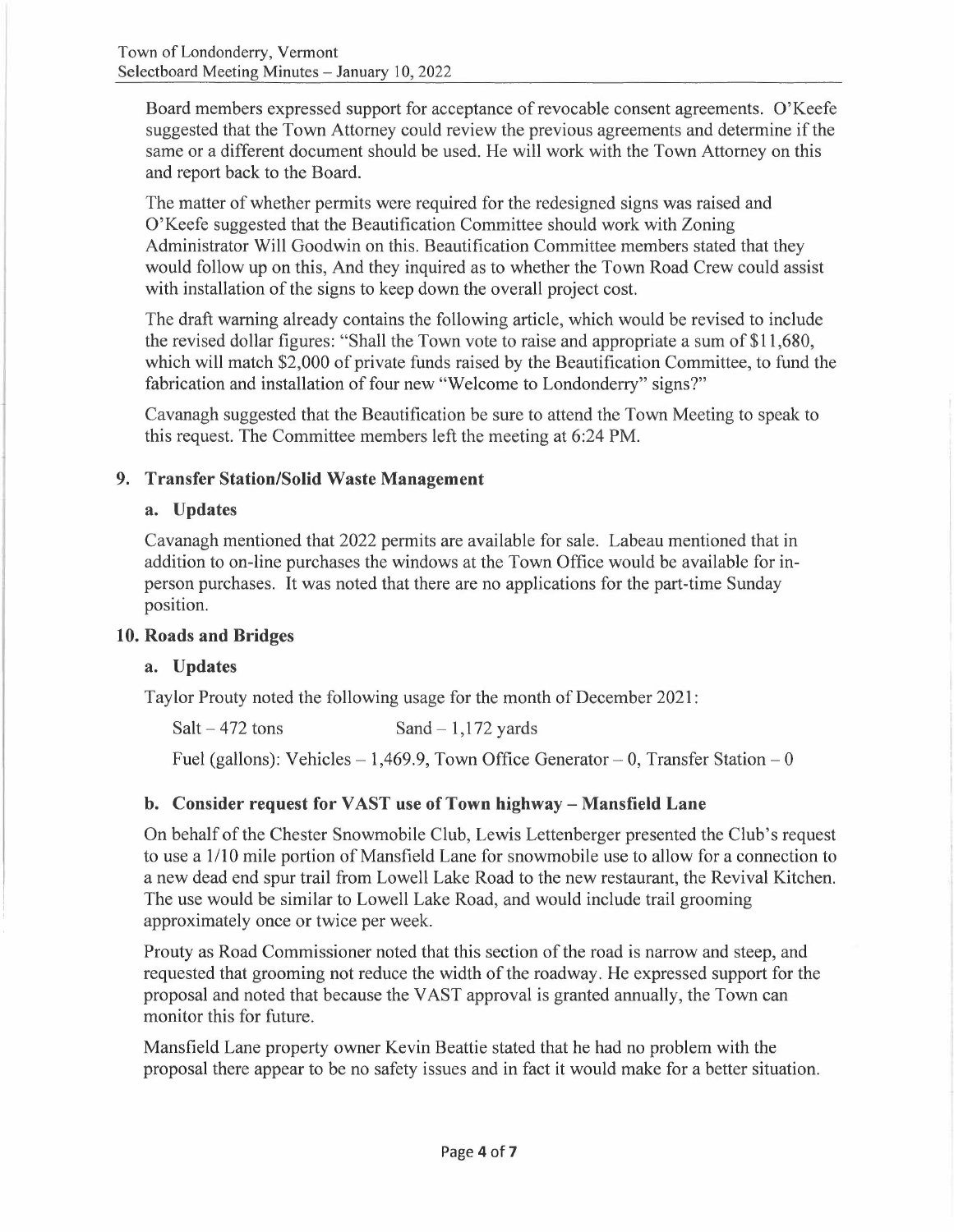Lettenberger stated that the trail would likely only used during restaurant hours and there may be some signage directing people there. He noted that four of the six property owners have been contacted about the proposed use of the roadway.

*Taylor Prouty moved to approve the request from the Chester Snowmobile Club to use a portion of Mansfield Lane for snowmobiling between December 15, 2021 and April 15, 2022, and authorize the Town Administrator to execute a Vermont Association of Snow Travelers, Inc. landowner permission form on behalf of the Town, seconded by Melissa Brown. The motion passed unanimously.* 

### **c. Access Permit 2022-01 - Middletown Road, Parcel 060202.001**

Prouty described the project and noted that it is a modification of a previous permit where the property owner wishes to move the driveway up the hill from where previously approved. He noted that Road Foreman Josh Dryden has reviewed the application.

*Taylor Prouty moved to approve access permit application No. 2022-01, submitted by Steven Wurtz.for tentative parcel #062020.001, located on the east side of Middletown Road, which shall supersede access permit #2021-06, which was approved by the Board on October 4, 2021, seconded by Vincent Annunziata. The motion passed unanimously.* 

# **d. Review and discuss RSMS study (continued)**

O'Keefe mentioned that at the previous meeting the Board had just the day before received the draft RSMS paved roads analysis and he asked if the Board members had any questions or concerns to pass on to the engineer. He noted that he had had a chance to review it carefully and had inquired of the engineer about the costs for the paving and upgrades, as the unit costs were from 2014. There were no questions or comments from the Board.

### **11. Old Business**

# **a. Consider sale of Town-owned property- Parcel 103001.000 (24 VSA 1061]**

In response to a notice of intended sale of Town-owned parcel #103001.000, which was issued on 12/23/2021, O'Keefe reported that he had received one sealed bid, which he provided to Cavanagh. Cavanagh opened the bid envelop and stated that the bid was received from Bettina and Pierre Labeau with a bid amount of \$2,799.00.

As was mentioned at the 12/6/2021 meeting, O'Keefe stated that the property is an undersized lot for zoning purposes and unable to support any development, and as such was offered subject to the condition that it conveyed to one of the abutting property owners and be merged with the abutting lot for tax assessment and zoning purposes. He again mentioned for the sake of transparency that Bettina Labeau is the Town's Treasurer and an abutting property owner.

If the bid is accepted, 0' Keefe explained, the next step in the sale process is to advertise the proposed terms of sale for 30 days and thereafter the Board must formally authorize the sale and designate an agent to convey it. However, if 5% of the legal voters of Londonderry sign and file with the Town Clerk a petition objecting to the sale within 30 days of the required notice, the Town will hold a town meeting vote on the question of whether to convey the sale.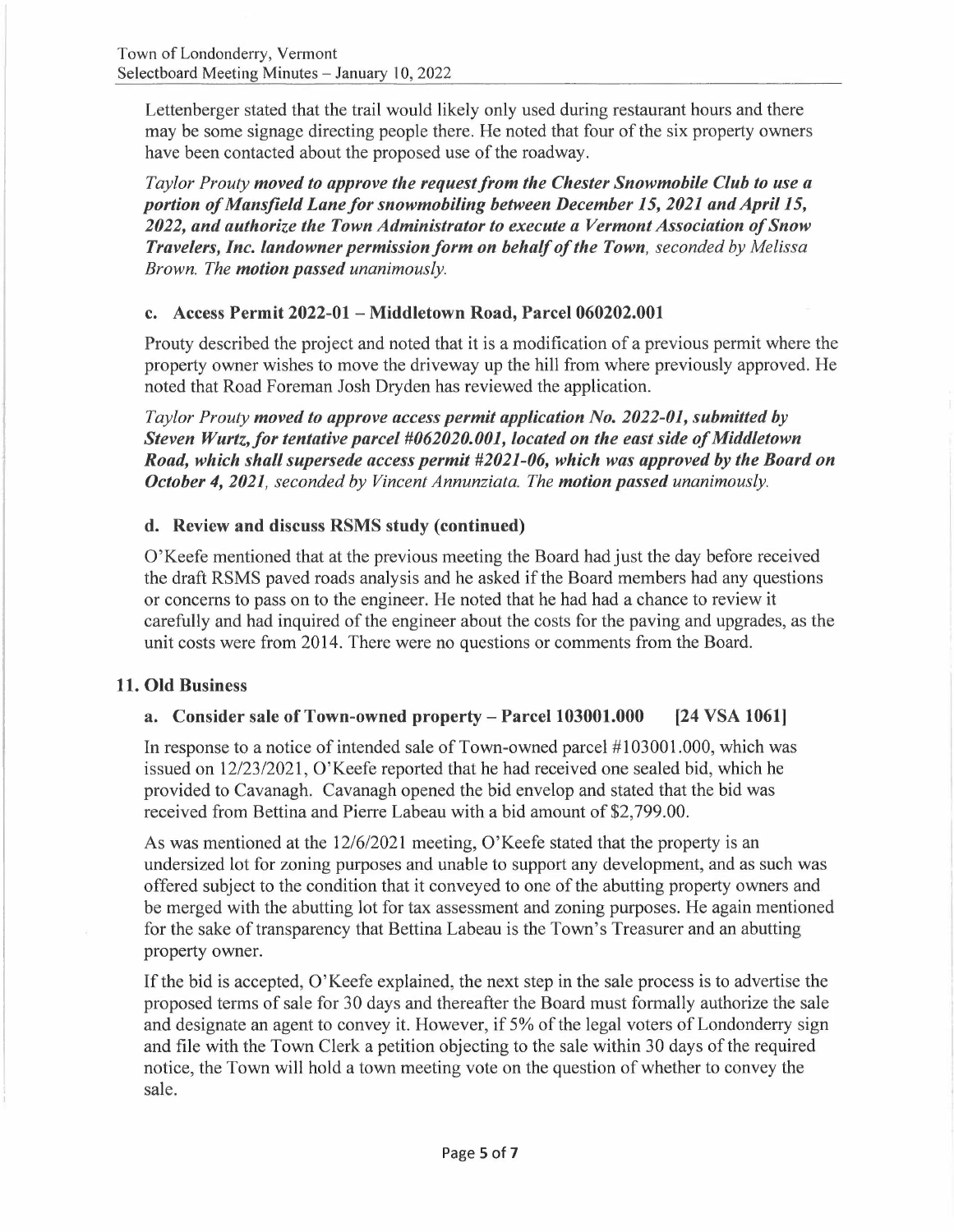*Taylor Prouty moved to accept the sealed bid offer from Bettina and Pierre Labeau for the purchase of Town-owned property located at parcel #103001.000 in the amount of \$2,799.00, conditioned on 1) merger of the property for tax assessment and zoning purposes with the purchaser's abutting property, and 2) all notice and petition provisions*  as provided for under 24 V.S.A. Section 1061. This property was acquired by the Town by *Tax Collector's Deed dated and recorded on May 19, 2020, and recorded in Book 86, Page 385 of the Londonderry Land Records. Prior to any final authorization of conveyance, the Board shall certify the designation of an agent empowered to convey the subject property on behalf of the Town, seconded by Jim Fleming. The motion passed unanimously.* 

### **b. Review and discuss draft water-wastewater study ( continued)**

O'Keefe mentioned that at the previous meeting the Board had just the day before received the 60% draft of the water-wastewater study and he asked if the Board members had any questions or concerns to pass on to the engineer. There were no questions or comments from the Board.

### **c. Discussion of use of funds from the American Rescue Plan Act (ARP A)**

Cavanagh mentioned that the final federal rules for ARPA have been issued by the U.S. Department of Treasury, effective April 2022, and that Board members have received information and an overview on this from the Vermont League of Cities and Towns. He noted that there have been changes and some expenses are now allowed that previously were not, such as culverts.

O'Keefe mentioned that the VLCT information suggested that Town's put ARPA activities on hold until they have provided new recommendations.

He also went over with the Board an ARPA funding request letter received from the West River Montessori School outlining a number of capital improvements totaling over \$127,000.

### **12. New Business**

### **a. Review draft Town Meeting Warning**

O'Keefe presented and reviewed with the Board the first review draft of the warning for the annual Town Meeting. It was noted that the deadline for article petitions is presently 1/13/2022, but would change if the Town Meeting date is changed to a later date.

Kelly Pajala mentioned that due to COVID-19 pandemic conditions new legislation allows for Towns to change the date of the Town Meeting and/or to hold Town Meeting by Australian ballot, essentially the same as last year. There was discussion about moving the date for Town Meeting, and holding it indoors at Town Hall. Pajala suggested holding the meeting on a Saturday, and there was interest in scheduling it to avoid school vacation, and in holding the Town Meeting in-person and not by Australian ballot. Meeting logistics were discussed, including air filtration and locating the Selectboard and staff on the stage.

*Taylor Prouty moved to move the annual Town Meeting to April 30, 2022, seconded by Jim Fleming. The motion passed unanimously.*